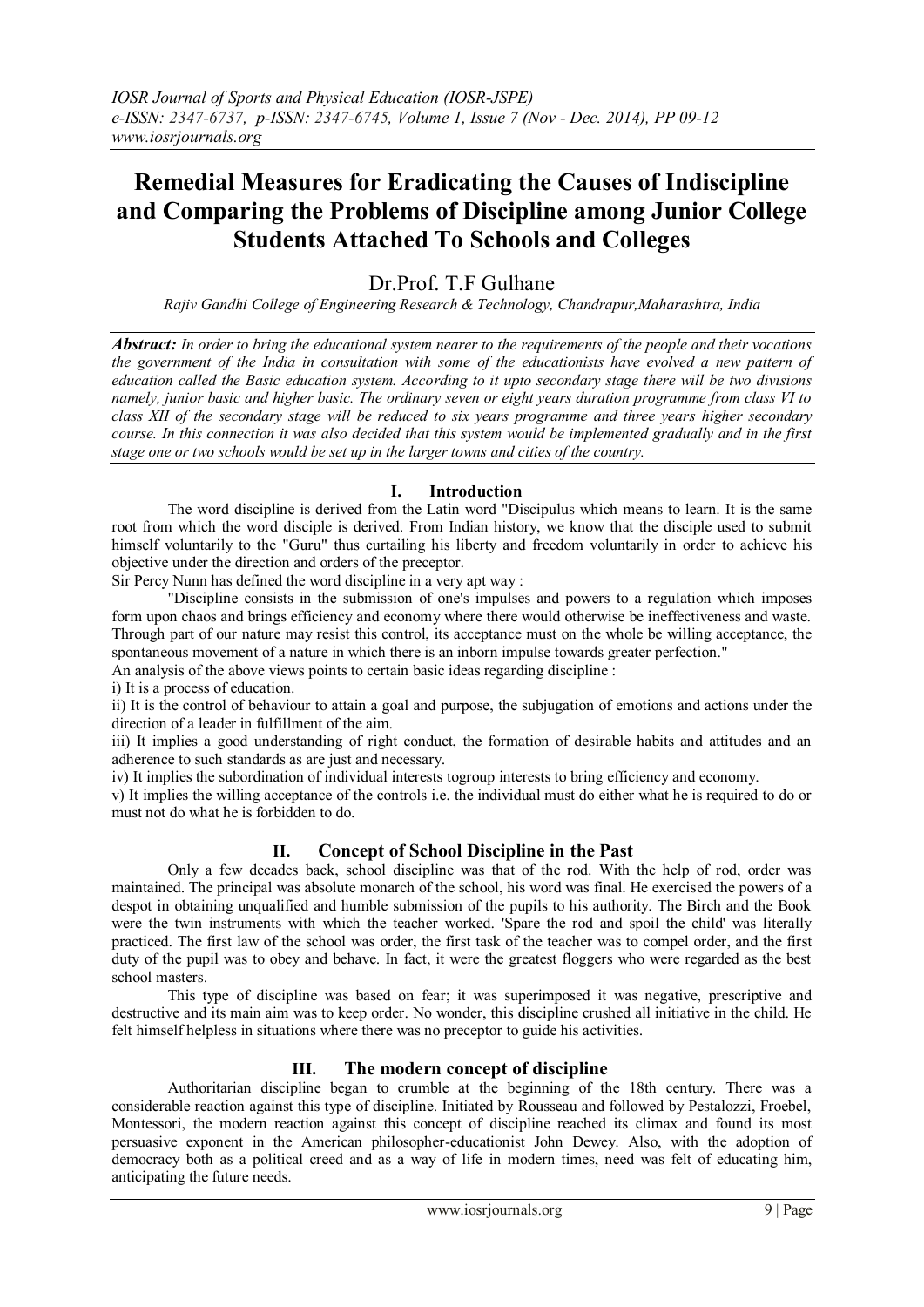Today, we teach children to obey, but we want this obedience to be a thinking obedience, not merely a reliance upon authority. Children are led gradually to discipline themselves. They are taught that there is a time for quiet and a time for activity, a time to converse and a time to listen, time to work and a time to relax. Teachers today realize that it is not possible to teach by coercion; the good will of the pupil is always essential.

Freedom is the watchword of the new school. All kinds of superimposed and unnecessary restrictions have been wiped. The teacher, instead of working as a hard task master, is a friend and a guide. The pupils have gained such boons as the right to move about the new class-room at will, to form natural groups, to talk, to choose their subjects, to handle objects, to have a voice in student disciplinary matters and to take a large and active part in a general way, in class and social affairs. Modern discipline satisfies the needs of self-respect, security and activity. It creates an earnest desire in the child to do the right thing - the child becomes a true copartner in the educational process. Discipline emphasized is of positive and creative type. The teacher, who is a skilled disciplinarian, integrates character and education into every learning situation. Right attitudes and desirable habits are formed in the pupils.

The modern educator believes in self-discipline the source of control is to be largely within the individual, not external to him or imposed from without by force. The capacity for self-control and self-direction is developed. The child makes decisions and assumes responsibility for his actions without always requiring a vigilant watch over him. In short, the modern discipline helps the pupil to become self-propelled, self-controlled and self-guiding person.

## **IV. Need for Discipline in a School**

In the words of P.C. Wren, "As in the army, the navy or the state, so in the school, the prerequisite, the very condition of existence is discipline." Orderliness is the most significant prerequisite for the successful implementation of school programme.

Discipline is essential for helping the child in the growth of individual personality, for giving him the feeling of security, a sense of confidence and the knowledge of the boundaries of his freedom.

Discipline is essential for the teacher also. Before he can teach the children, there must be the proper conditions to do so. For good teaching, good conditions are as necessary as good ideas and good teachers.

Discipline is a necessary condition of good administration. If the administration is interpreted as all those things administrators do for the purpose of creating a situation favourable to learning, it becomes evident that maintaining discipline is one of his major tasks. Discipline in a school is also the requirement of society. With out constructive and proper discipline, aims and aspirations of society cannot be realized.

## **V. Principles Of Discipline**

Below we list some principles which should be three in the discipline in a secondary school in our country.

(i) Disciplinary procedures should be in harmony with the total goals of education.

(ii) Discipline should be based on and controlled by love and not by fear. Seldom, if ever, it should sink to the bottom level - the level of compulsion. Discipline based only on love will be able to bring about "the renovation of heart and will".

(iii) The discipline should be mainly positive and constructive. The procedures used within as well as outside the class-room should be positive and not negative. The teachers general attitude should be manifested in a challenge, "Let us do this" not in frequent prohibitions, "Don't do that", remembering always that the youth can be led, they can not be driven.

(iv) Discipline should ensure equal justice for all, respect for the rights and dignity of the individual and humanitarian treatment for all.

(v) Discipline is not an end. It is just means for the successful functioning of the school programme. In the words of the Secondary Education Commission, "Discipline is the fruit, valuable by product of co-operative work willingly and efficiently undertaken."

(vi) Discipline cannot be a uniform standardized thing to be administered impartially. It is more like a skein of elastic threads stretching from the teacher to each child. It is for the teacher to assess how much each thread can be slackened and how much stretched.

(vii) Disciplinary policies and procedures should be primarily preventive, secondarily corrective and never retributive.

(viii) Schools discipline should be designed to place upon the child more and more responsibility in respect of his own choice, purposes and behaviour as he grows in the ability to shoulder such responsibility.

(ix) Discipline is something which the teacher helps children to attain - not something that a teacher maintains. The dictum of Mill - the best government is one that governs the least, applies with equal force to the school discipline.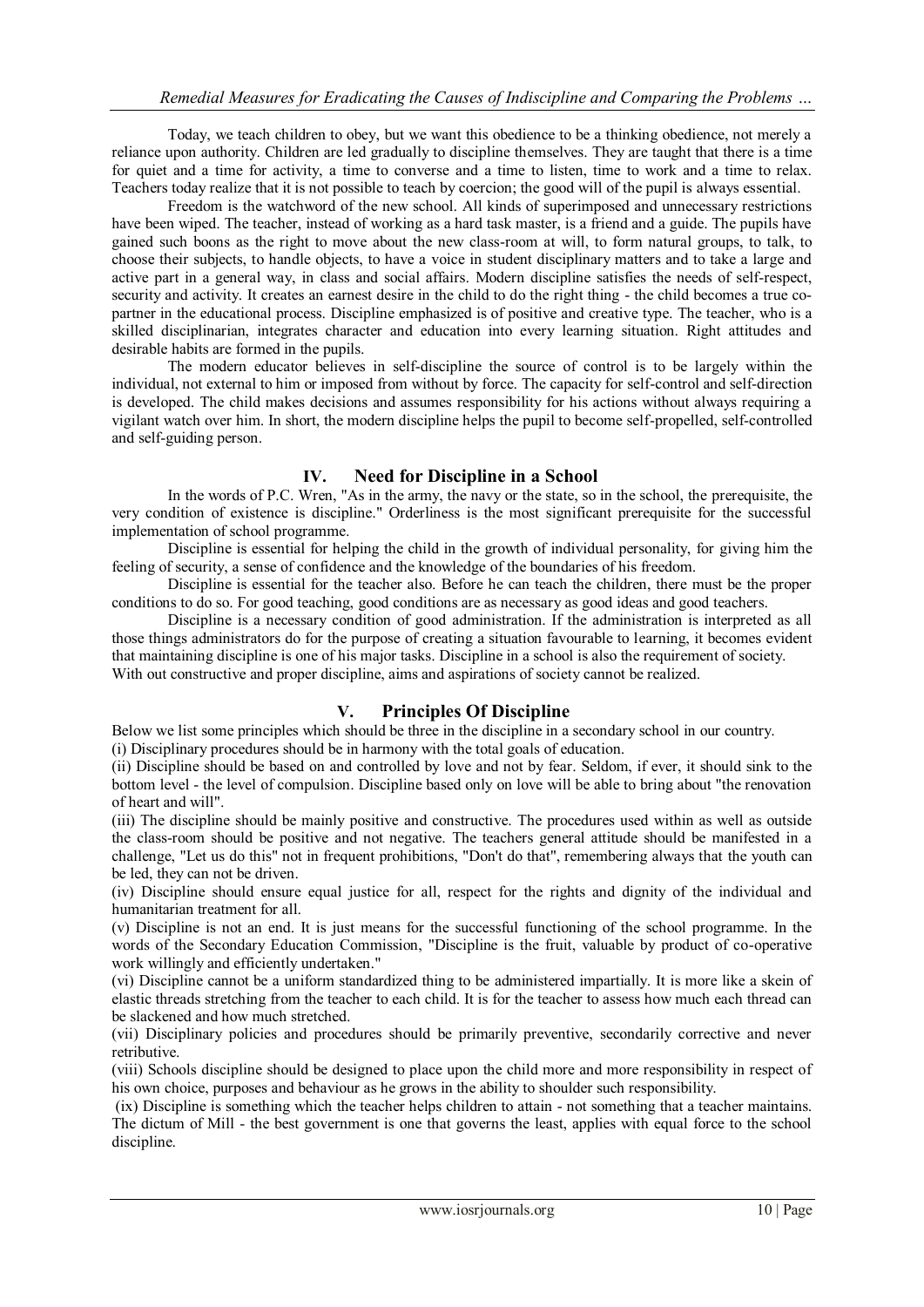## **VI. Good Class-Room Discipline - How To Obtain It?**

(i) Be familiar with curriculum. The teacher must plan his programme of work well. His planning starts with the entire school life of the students. He should be reasonably familiar with the curriculum content of his field at each level. Curriculum and discipline are closely inter-related. A student who fails to see the relevance of what he is learning, is not ready to learn. Moreover, too much material crammed into one school year also causes frustration, which, in turn, may lead to discipline troubles.

(ii) Plan the lessons well. The starting point for all preventive discipline is a good lesson, carefully prepared and skillfully executed. The first rule in preparing a lesson plan should be to err in the direction of too much material rather than too little. Too much, that is, in the plan not in the actual presentation. When a teacher has run out of material with still fifteen minutes to go and resorts to a hasty device such as "start reading the next chapter", the actual trouble starts. A good lesson plan is somewhat detailed but need not be lengthy.

(iii) Conduct the lesson well. While teaching, the steps - Motivation, Orientation, Presentation, Application, Evaluation - should be properly taken care of.

(iv) Know each pupil by name : Every child has got a fascination for his own name. Familiarity of name can reduce problems of discipline. It will help of the teachers to call only the pupil involved in the case.

(v) Do not get nervous. The teacher must never lose temper. He must keep nerves, words and activities under control. Undisciplined teachers cannot expect to have disciplined pupils.

(vi) Be a good disciplinarian and the pupils should know it. If the teacher finds it necessary, he should remove a pupil from the class for some time, or give him suitable punishment.

(vii) Handle Class-room discipline problems yourself. Only rarely should a disciplinary case be reported to the head. If too many cases are referred to the head, it will undermine the standing of the teacher in the eyes of the pupils and partents.

(viii) If necessary, utilize the seating arrangement as a preventive measure. Like the chairman of a meeting who is well-acquainted with the participants, the teacher can prevent a great deal of annoyance by a judicious seating arrangement.

(ix) Work with the child's uniqueness. The teacher should find out individual differences in respect of temperament, reaction time, and size of co-ordination control. The range of potentialities is as large as the population.

(x) Establish habits of independent study. Blessed are the teachers who have brought their class to the stage where they say, "whether I am present or not, the class carries on. The group has achieved independence."

## **VII. Need Of Positive And Negative Techniques Of Discipline:**

In the previous pages, we discussed certain essentials to obtain and ensure good discipline in the classroom as well as in the whole school. We discussed - the content of instruction should be proportioned to the capacities and related to the present aptitudes and needs of pupils; teaching should be made vital and dynamic by appealing to their innate impulses should be harmonized judgment, faith and devotion should be awakened and properly directed; the corporate life of the school should be so organized as to provide ample and varied opportunities for the expression of the pupils' impulses and the flow of their vital energy into worthy, fruitful and satisfying channels. Placed as we are with all types of limitations on increasing number and limited facilities, perfect ideal conditions are difficult to obtain. Moreover, human beings as we are, we cannot be reduced to formulas. There might be certain individuals going off the ideal track. Self-motivation as a means of conduct, may fail to obtain good ideal social conduct involving welfare of all. This situation might necessitate a positive incentive or some disciplinary action or even a penal measure. As long as human organizations are imperfect, there will always remain a need for positive as well as negative motivations for purposes of "welfare for all'. Moreover, children differ markedly in their emotional and intellectual dispositions and they differ in their responsively to different types of techniques and processes. Apart from these variations, there are a number of age and socio-cultural variations also.

With these limitations in mind, certain measures and techniques are suggested which may prove useful in creating motivation and conditions for good learning. These may be used with discrimination.

#### **VIII. Conclusion**

Overcrowded classes have been the targets of indiscipline in the classroom. Students are bent upon talking and disturbing others. This must be set right by reducing the number of students in the class. Home has a strong impact upon the behavior of children in schools and colleges.

Lying or stealing are frequently observed in the children, of broken homes. Unless the home condition of students is improved significantly, there will be no any significant change in the behavior of the students. However, measures to encourage self-discipline among the students must be adopted.

Value of extra-curricular activities be recognized and adequate provisions for such activities be ensured.